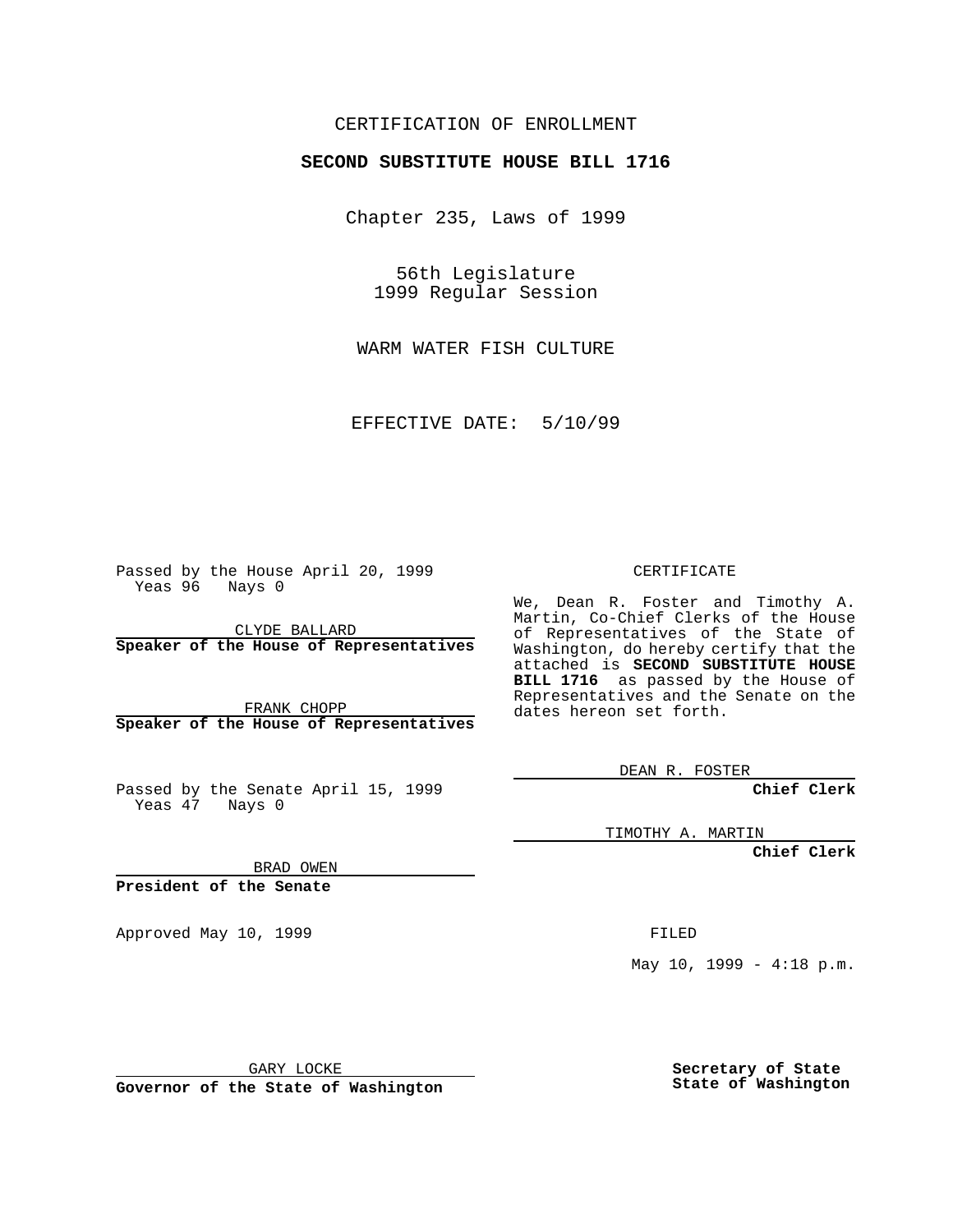#### **SECOND SUBSTITUTE HOUSE BILL 1716** \_\_\_\_\_\_\_\_\_\_\_\_\_\_\_\_\_\_\_\_\_\_\_\_\_\_\_\_\_\_\_\_\_\_\_\_\_\_\_\_\_\_\_\_\_\_\_

\_\_\_\_\_\_\_\_\_\_\_\_\_\_\_\_\_\_\_\_\_\_\_\_\_\_\_\_\_\_\_\_\_\_\_\_\_\_\_\_\_\_\_\_\_\_\_

### AS AMENDED BY THE SENATE

Passed Legislature - 1999 Regular Session

#### **State of Washington 56th Legislature 1999 Regular Session**

**By** House Committee on Appropriations (originally sponsored by Representatives G. Chandler, Doumit, Mastin, Mulliken and Grant)

Read first time 03/08/1999.

1 AN ACT Relating to warm water fish culture; amending RCW 77.44.050 2 and 77.32.440; creating a new section; and declaring an emergency.

3 BE IT ENACTED BY THE LEGISLATURE OF THE STATE OF WASHINGTON:

4 **Sec. 1.** RCW 77.44.050 and 1996 c 222 s 5 are each amended to read 5 as follows:

 The warm water game fish account is hereby created in the state wildlife fund. Moneys in the account are subject to legislative appropriation and shall be used for the purpose of funding the warm water game fish enhancement program, including the development of warm water pond and lake habitat, culture of warm water game fish, improvement of warm water fish habitat, management of warm water fish populations, and other practical activities that will improve the 13 fishing for warm water fish. Funds ((from the)) for warm water game 14 fish ((surcharge)) as provided in RCW 77.32.440 shall not serve as replacement funding for department-operated warm water fish projects 16 existing on December 31, 1994((<del>. Funds from the warm water game fish</del> 17 account shall not be used for the operation or construction of the warm water fish culture project at Ringold unless specifically authorized by 19 <del>legislation.</del>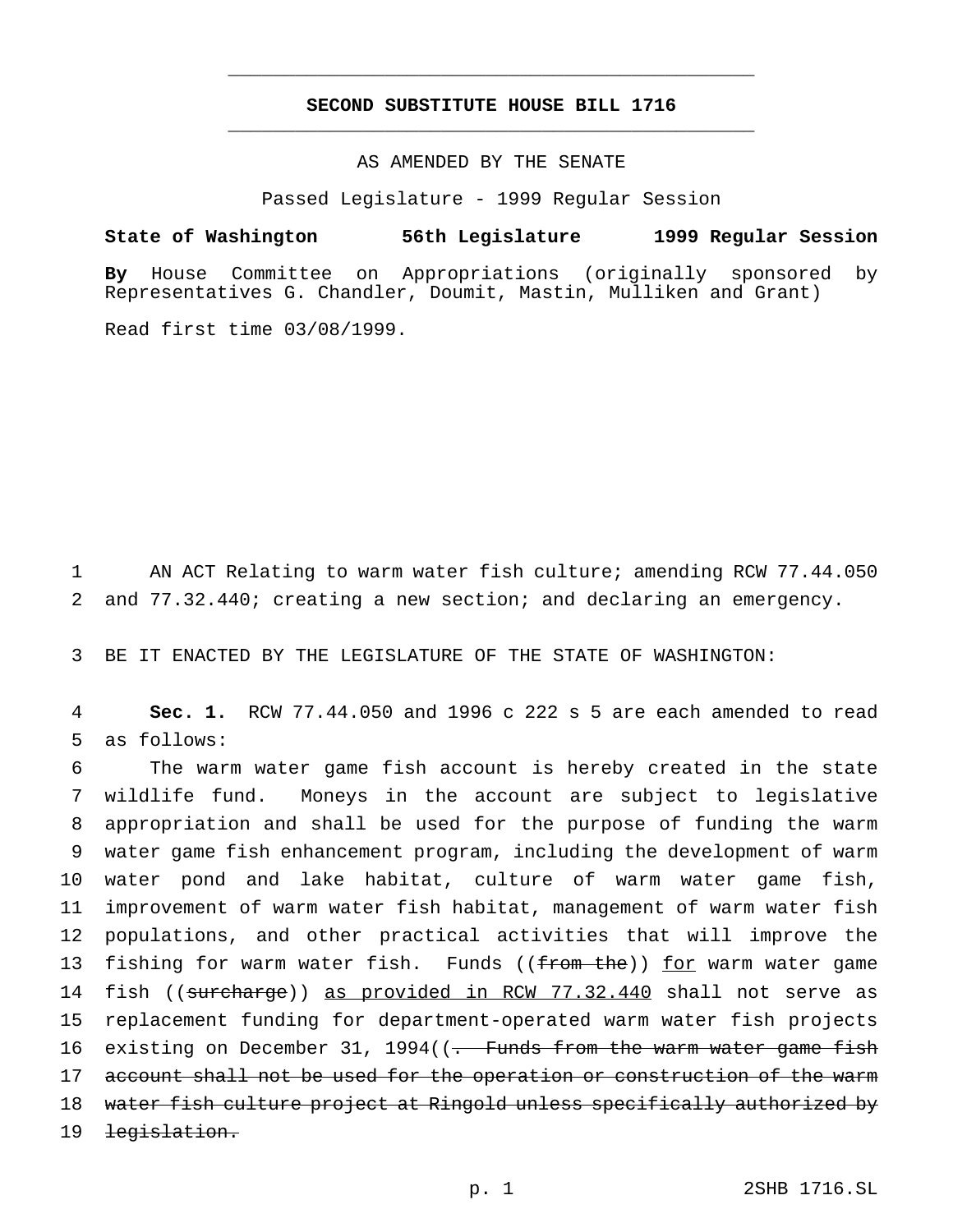1 Funds from the sale of the warm water game fish surcharges shall be 2 deposited in the warm water game fish account)), except that an amount 3 not to exceed ninety-one thousand dollars may be used for warm water 4 fish culture at the Rod Meseberg warm water fish production facility 5 during the biennium ending June 30, 2001.

6 **Sec. 2.** RCW 77.32.440 and 1998 c 191 s 13 are each amended to read 7 as follows:

 (1) The commission shall adopt rules to continue funding current enhancement programs at levels equal to the participation of licensees in each of the individual enhancement programs. All enhancement funding will continue to be deposited directly into the individual accounts created for each enhancement.

13 (2) In implementing subsection (1) of this section with regard to 14 warm water game fish, the department shall ((initially)) deposit in the 15 warm water game fish account ((6.512 percent of the funds received from 16 the sale of each freshwater license and each freshwater, saltwater, and 17 shellfish combination license. The percentage initially)) the sum of 18 one million two hundred fifty thousand dollars each fiscal year during 19 the fiscal years 1999 and 2000, based on two hundred fifty thousand 20 warm water anglers. Beginning in fiscal year 2001, and each year 21 thereafter, the deposit to the warm water game fish account established 22 in this subsection shall be adjusted annually to reflect the actual 23 numbers of license holders fishing for warm water game fish based on an 24 annual survey of licensed anglers from the previous year conducted by 25 the department beginning with the April 1, ((2000)) 1999, to March 31, 26 ((2001)) 2000, license year survey. ((The legislature expects that 27 implementing this subsection will result in annual deposits of at least 28 one million two hundred fifty thousand dollars into the warm water game 29 fish account.))

 NEW SECTION. **Sec. 3.** If specific funding for the purposes of section 1 of this act, referencing this act by bill or chapter number, is not provided by June 30, 1999, in the omnibus appropriations act, section 1 of this act is null and void.

34 NEW SECTION. **Sec. 4.** This act is necessary for the immediate 35 preservation of the public peace, health, or safety, or support of the

## 2SHB 1716.SL p. 2